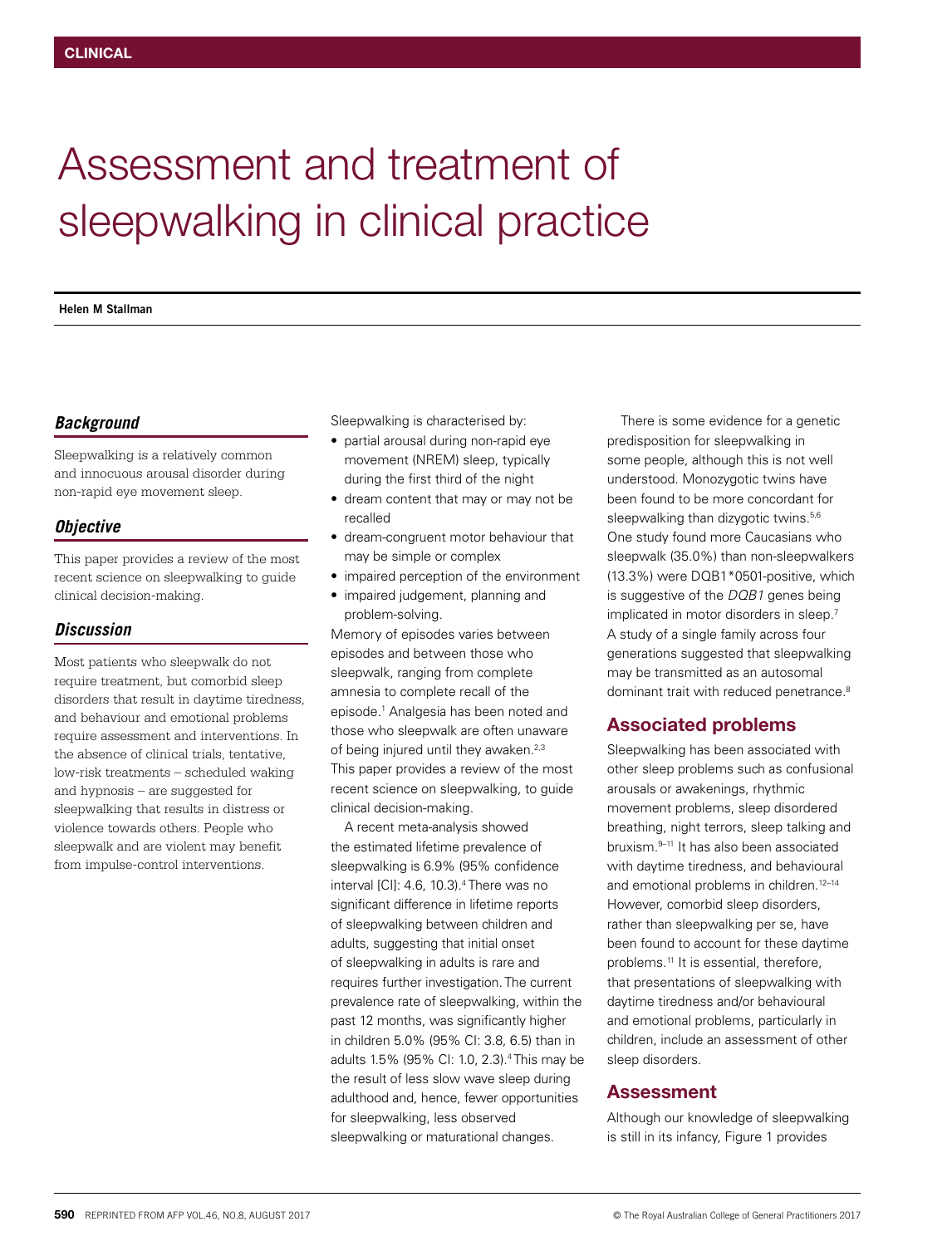guidelines on the assessment and treatment of sleepwalking in clinical practice based on what is currently known and least likely to cause adverse effects. Polysomnography is the only infallible measure of sleepwalking, if it occurs. However, it is costly and inconvenient, and there are difficulties in capturing infrequent and irregular behaviour, such as sleepwalking. It is therefore not recommended for routine assessment of sleepwalking. A history using self-report and reports from others of sleepwalking behaviour are sufficient in most cases. Polysomnography may

be useful for forensic cases or when there is uncertainty about the differential diagnosis.

Case studies have identified a number of classes of medications that may trigger sleepwalking, including antibiotics, anticonvulsants, atypical antidepressants, typical and atypical antipsychotics, benzodiazepines, lithium, non-benzodiazepine hypnotics, noradrenergic and specific serotonergic antidepressants, noradrenaline re-uptake inhibitors, quinine, selective and non-selective beta blockers, selective serotonin re-uptake inhibitors

(SSRIs), and tricyclic antidepressants.15 These have only been described in patients without a previous history of sleepwalking, so their effect on sleepwalkers is not known. If sleepwalking is triggered by a prescribed medication, discontinuation should be considered.

## Violence during sleepwalking

Patients who sleepwalk do not seek out other people while sleepwalking, but may inadvertently encounter them.16 They can be led back to bed and do not need



**Figure 1.** Flowchart for the assessment and treatment of sleepwalking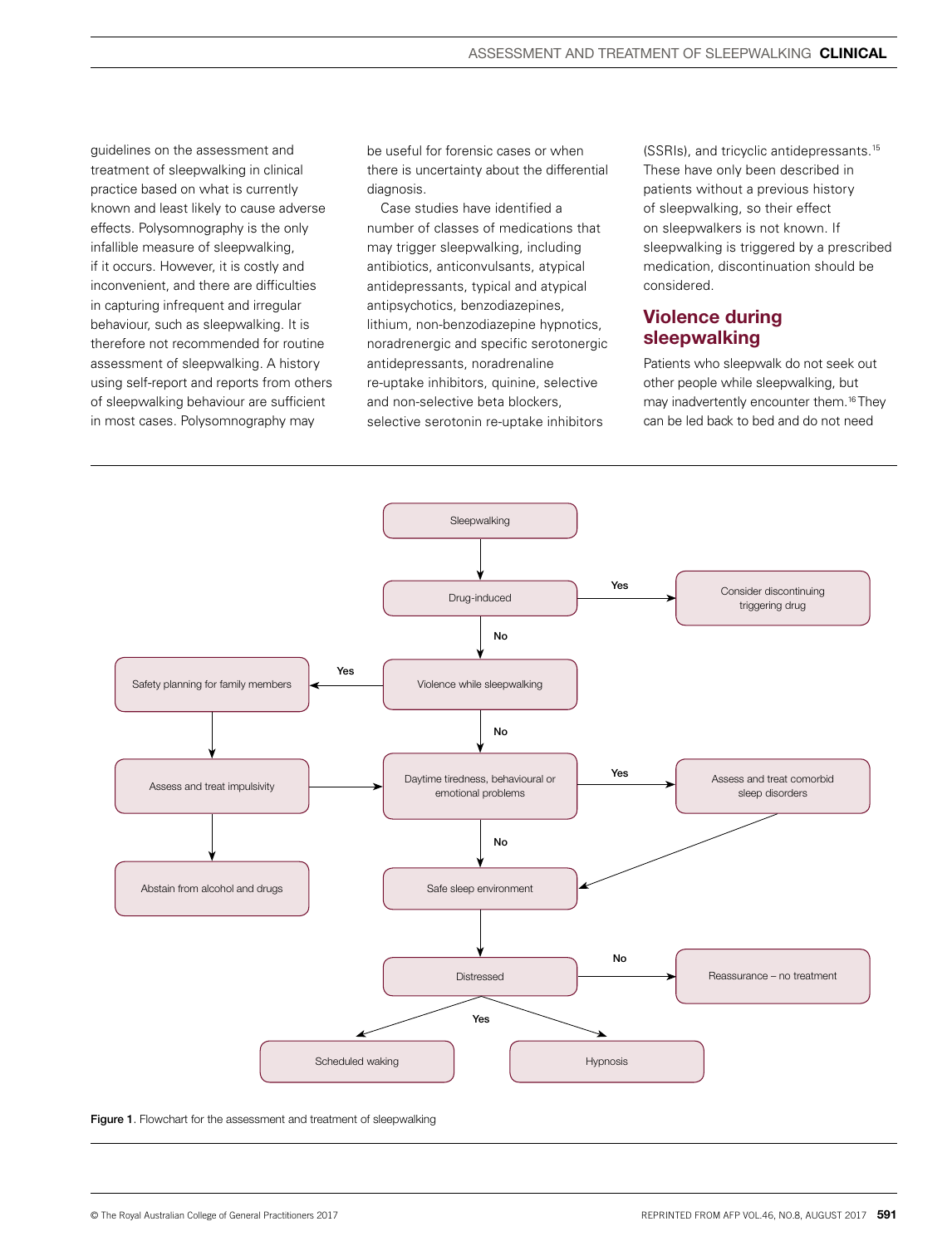to be awakened. As the most common emotion experienced during sleepwalking is fear, triggering a fight/flight response, a very small proportion of people who sleepwalk are sometimes violent towards others. Reports in the literature are limited to violence by men, typically younger men. It is hypothesised that those who sleepwalk and are violent have impulsive tendencies that are exacerbated in sleepwalking because of the emotional arousal and impaired frontal cortical function during sleep that would ordinarily inhibit impulsive aggression.<sup>17</sup> It is imperative that priority be given to ensure the safety of other family members. It is hypothesised that treatments for impulsive aggression may reduce the tendency for violence during sleepwalking.17 However, it is also important that people at risk of violence during sleepwalking abstain from alcohol and drugs, which are known to exacerbate impulsivity.17

# Interventions

Sleepwalking generally does not cause any problems for the sleepwalker, but can result in injury (eg falling from a high point<sup>18</sup> or walking through glass doors or windows<sup>19</sup>) or may simply cause significant embarrassment, such as being found naked wandering down the street.<sup>20</sup> Locking windows and external doors and removing breakable objects is recommended. It is important not to lock sleepwalkers in their rooms, particularly children, as this poses a safety risk in case of fire.

There have been no clinical trials to assess the efficacy of any treatments for sleepwalking, despite more than 100 years of case reports of psychological, pharmacological and other interventions.21 If sleepwalking is causing distress to the sleepwalker or their family members, or the sleepwalker is limiting their activities (eg not going on school camps or travelling), psychological interventions – scheduled waking or hypnosis – hold the greatest potential with the least likelihood of adverse effects.<sup>21</sup>

Scheduled waking involves waking the sleepwalker briefly 15–30 minutes before they would normally sleepwalk. Hypnosis that provides the hypnotic suggestion that sleepwalker will wake if their feet touch the ground is based on a similar premise of disrupting the sleepwalking process. A recorded hypnosis session can be implemented independently by the patient. Both interventions should be done daily for about two to three weeks. Although sleep hygiene is routinely recommended for treating sleepwalking, there have been no empirical studies evaluating its effectiveness – it is therefore not a recommended intervention for sleepwalking at this stage.

# **Conclusion**

Sleepwalking is a relatively common and innocuous arousal disorder during NREM sleep. Most people who sleepwalk do not require treatment, but comorbid sleep disorders that result in daytime tiredness, and behaviour and emotional problems require intervention. In the absence of clinical trials, tentative, low-risk treatments are suggested for sleepwalking that results in personal distress or violence towards others.

## **Case**

Lily, aged 8 years, presented to her general practitioner following a four-year history of sleepwalking, on average, twice a week. She had not sustained any injuries while sleepwalking, but her parents were concerned about the potential for injury in unfamiliar environments, for example, if she attended a school camp or sleepovers. Lily's father also has a history of sleepwalking. Lily had no evidence of comorbid sleep or daytime problems. In addition to psychoeducation about safe sleep environments, treatment involved teaching Lily's parents to do scheduled waking – briefly waking Lily nightly for three weeks, 20 minutes before she usually sleepwalked. No sleepwalking episodes were observed in the two weeks prior to the one-month review.

#### Author

Helen M Stallman PhD, DClinPsych, CertMedEd, Senior Lecturer, Psychology, Centre for Sleep Research, School of Psychology, Social Work and Social Policy, University of South Australia, Adelaide, South Australia. helen.stallman@unisa.edu.au

#### Competing interests: None.

Provenance and peer review: Not commissioned, externally peer reviewed

#### **References**

- 1. Zadra A, Pilon M. Parasomnias II: Night terrors and somnambulism. In: Morin CM, Espie CA, editors. Oxford handbook of sleep and sleep disorders. Oxford: Oxford University Press, 2012; p. 577–98.
- 2. Lopez R, Jaussent I, Dauvilliers Y. Pain in sleepwalking: A clinical enigma. Sleep 2015;38(11):1693–98.
- 3. Edmonds C. Severe somnambulism: A case study. J Clin Psychol 1967;23(2):237–39.
- 4. Stallman HM, Kohler M. Prevalence of sleepwalking: A systematic review and metaanalysis. PLoS One 2016;11(11):e0164769.
- 5. Bakwin H. Sleep-walking in twins. Lancet 1970;2(7670):466–67.
- 6. Hublin C, Kaprio J, Partinen M, Heikkilä K, Koskenvuo M. Prevalence and genetics of sleepwalking: A population-based twin study. Neurology 1997;48(1):177–81.
- 7. Lecendreux M, Bassetti C, Dauvilliers Y, Mayer G, Neidhart E, Tafti M. HLA and genetic susceptibility to sleepwalking. Mol Psychiatry 2003;8(1):114–17.
- 8. Licis AK, Desruisseau DM, Yamada KA, Duntley SP, Gurnett CA. Novel genetic findings in an extended family pedigree with sleepwalking. Neurology 2011;76(1):49–52.
- 9. Guilleminault C, Lee JH, Chan A, Lopes MC, Huang YS, da Rosa A. Non-REM-sleep instability in recurrent sleepwalking in pre-pubertal children. Sleep Med 2005;6(6):515–21.
- 10. Nevéus T, Cnattingius S, Olsson U, Hetta J. Sleep habits and sleep problems among a community sample of schoolchildren. Acta Paediatr 2001;90(12):1450–55.
- 11. Stallman HM, Kohler M, Biggs S, Lushington K, Kennedy D, Martin AJ. Childhood sleepwalking and its relationship to daytime and sleep related behaviors. Sleep and Hypnosis 2016: Advance online publication.
- 12. Lehmkuhl G, Fricke-Oerkermann L, Wiater A, Mitschke A. Sleep disorders in children beginning school: Their causes and effects. Dtsch Ärztebl Int 2008;105(47):809–14.
- 13. Petit D, Touchette E, Tremblay RE, Boivin M, Montplaisir J. Dyssomnias and parasomnias in early childhood. Pediatrics 2007;119(5):1016–25.
- 14. Steinsbekk S, Wichstrøm L. Stability of sleep disorders from preschool to first grade and their bidirectional relationship with psychiatric symptoms. J Dev Behav Pediatr 2015;36(4):243–51.
- 15. Stallman HM, Kohler M, White J. Medication induced sleepwalking: A systematic review. Sleep Med Rev 2017;[Epub ahead of publication].
- 16. Pressman MR. Disorders of arousal from sleep and violent behavior: The role of physical contact and proximity. Sleep 2007;30(8):1039–47.